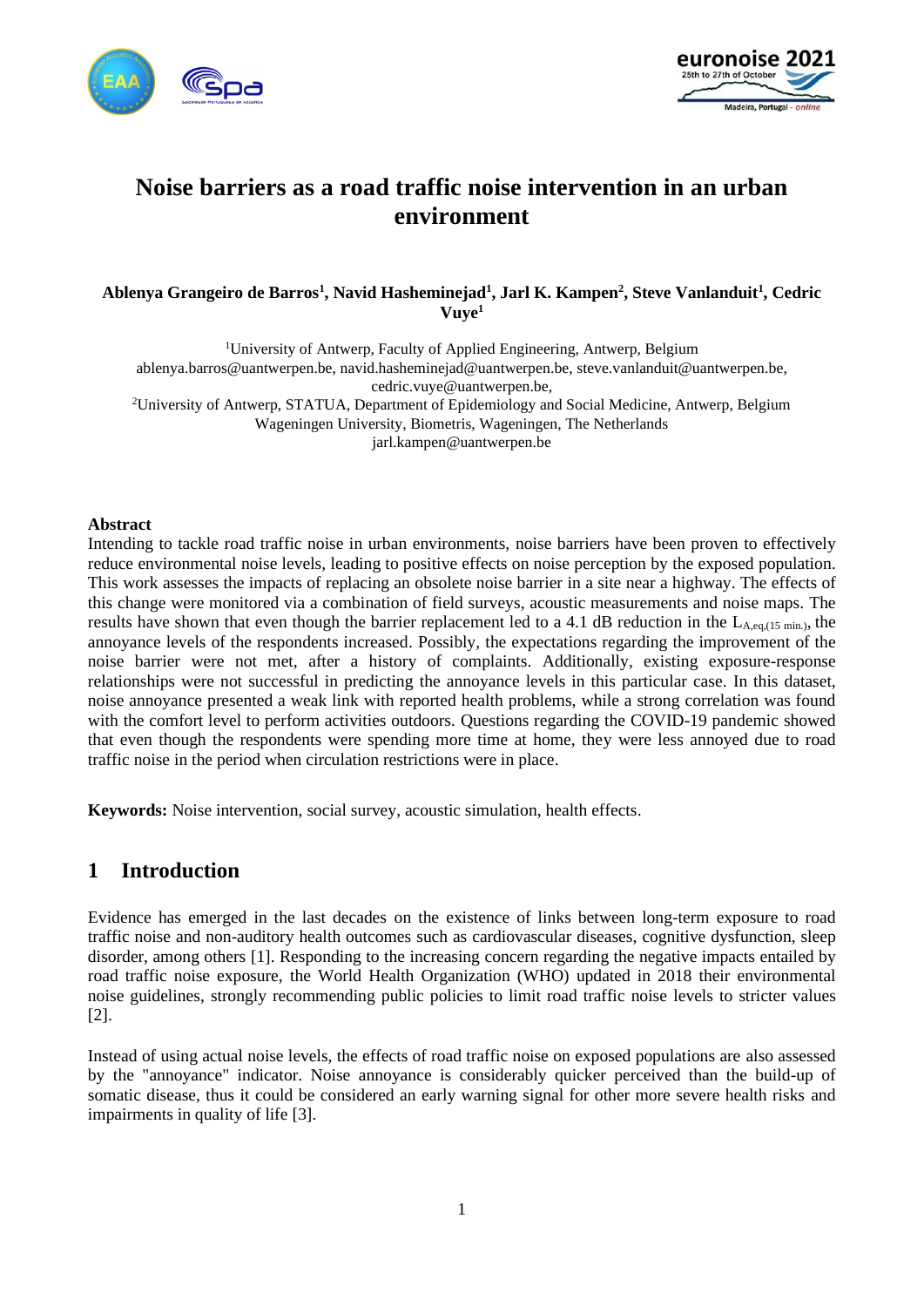

Understanding the causal relations between objective noise, perceived noise, and potential adverse health effects is essential for creating action plans for noise exposure mitigation [4]. In this manner, large scale studies have previously established links between objective noise levels and subjective annoyance via socalled exposure-response relationships (ERR) or functions (ERF), as [5]. On the other hand, the implementation of noise interventions is still focused mainly on reducing objective noise levels; the decrease of annoyance is mostly disregarded or calculated only through predefined dose-effect relations, as the qualitative nature of annoyance is more complex to assess [6].

Noise barriers are a path-to-receiver solution to high environmental noise levels that has become ubiquitous along many road corridors in Europe. The main function of noise barriers is to shield receivers from excessive noise resulting from road traffic. Noise interventions such as noise barriers lead to lower noise levels which, in turn, result in reductions in noise annoyance [7].

This study investigates the impacts of noise barriers to mitigate road traffic noise in an urban environment. The changes enabled by replacing an obsolete noise barrier are assessed via acoustical measurements, noise maps, and surveys, as the result of a collaboration between the University of Antwerp and the Flemish Road Agency (*Agentschap Wegen en Verkeer* – AWV). The policy on dealing with the annoyance and noise levels caused by road traffic with noise barriers is analysed via a two-fold research question: firstly, what is the objectively measured noise reduction obtained with the replacement, including its effect on  $L_{den}$  and  $L_{day}$ ? Secondly, is this expected limited noise reduction sufficient to significantly reduce noise annoyance and influence self-reported health issues or sleep quality?

# **2 Methodology**

The study cases, processes and respective data collected in each step of this work are introduced in Figure 1 and further described in the following subsections.



Figure 1 – Flowchart of the data collection process and respective outcomes.

#### **2.1 Cases**

The sites investigated are located across the municipality of Antwerp, Belgium, and were divided into two groups, as described below.

### **2.1.1 Borgerhout (noise barrier site)**

Two streets in the vicinity of the E313 highway, located in the district of Borgerhout (specifically, in the 'Garden District' – *Tuinwijk*), were the object of this study. The road surfacing at the stretch of the highway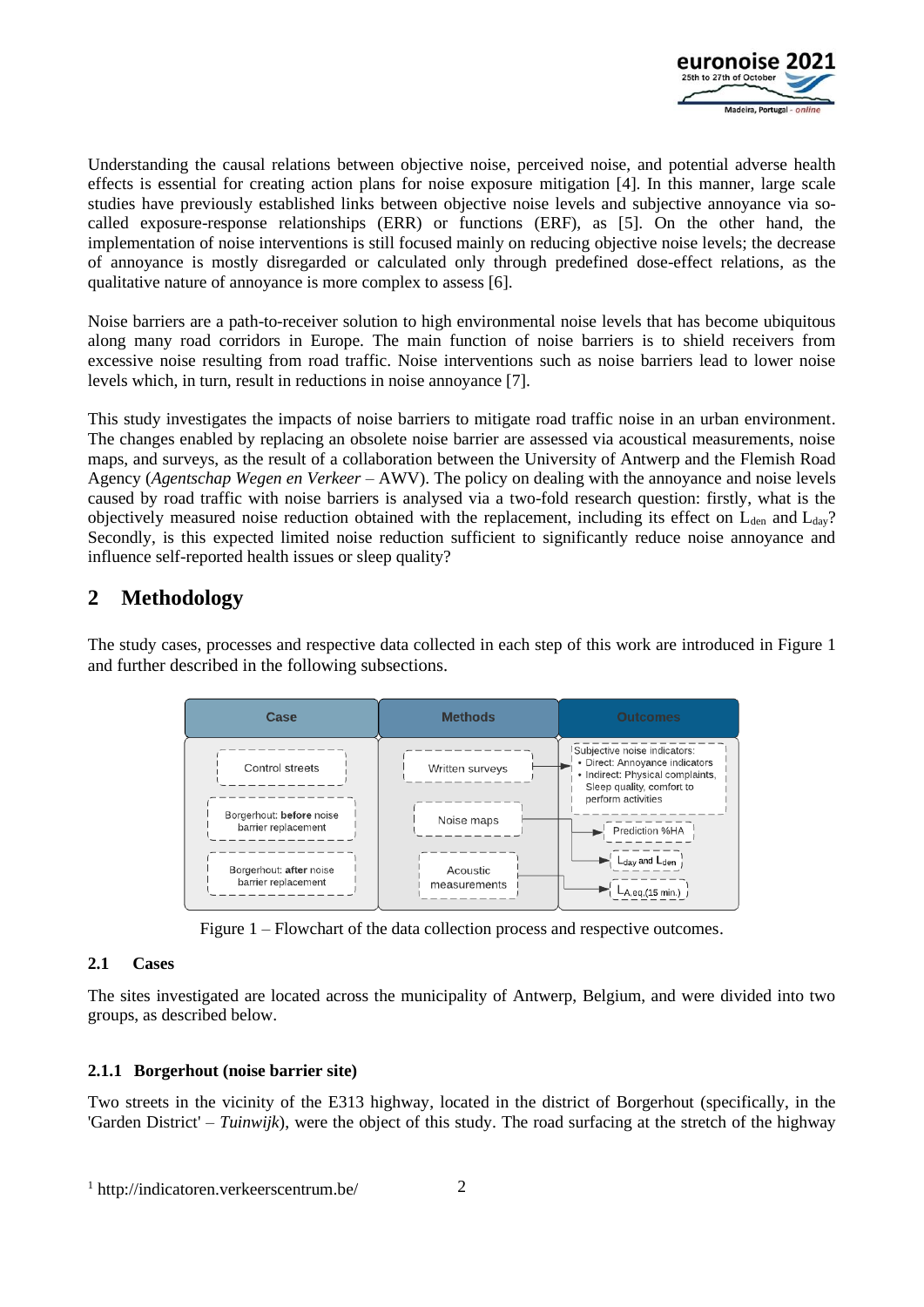

beside the site has 2x5 lanes constructed in SMA-C, with a double New Jersey in the central reservation. The speed limit is 100 km/h.

A lightweight concrete noise barrier (max. height 3 m) was built in 1985-1986 to mitigate the road traffic noise emanating from the highway. This barrier was designed considering the allowed exposure to environmental noise levels at the construction time and traffic intensity of 4000-4500 vehicles/day. After regular complaints of inhabitants of Tuinwijk, acoustical measurements performed in August 2013 by AWV indicated that the noise barrier in place was obsolete as the volume of traffic doubled during the 27-year time window and the allowed environmental regulation for noise exposure became stricter.

In the summer of 2020, the noise barrier along the E313 section close to *Tuinwijk* was replaced by a 6m high aluminium noise barrier. The design of the new noise barrier aimed to decrease the A-weighted long-term average sound level over day-time  $(L_{day})$  to less than 65 dB(A) for all the residences from the two streets, and at least a few points with noise levels below 60 dB(A).

#### **2.1.2 Control streets**

A single group comprising five streets located in different districts of Antwerp were selected for comparison purposes. No noise intervention existed in these streets and they were relatively quiet compared to the noise barrier site. The selection of these streets was conducted based on local traffic with a speed restriction of 50 km/h, asphalt as pavement surface, similar type of buildings, proximity to motorways, industry, airports, railways, etc.

#### **2.2 Acoustic measurements and noise maps**

Objective acoustic point measurements were performed at two moments: in August 2013 and after installing the noise barrier in October 2020. A class I sound level meter class was used to register the A-weighted 15 minute equivalent noise level in dBA (L<sub>A,eq.(15 min</sub>) for ten measurement points at different heights and distances from the noise barriers in the two streets. Additionally, the traffic intensity per hour during the measurements was counted in both directions on the E313 highway. In this count, vehicles were categorised into light and heavy vehicles.

The traffic count was also necessary as input to perform noise modelling. The noise maps were produced with the software IMMI, using the calculation scheme from SRM-II (Standard Calculation Method  $-2$ ) to obtain Lday and Lden as ten punctual values. The traffic volume counted in 2013 was used to determine the  $L_{day}$  before and after the new barrier installation and compare it to the objective measurements.  $L_{den}$  is generally reported by authorities and is widely used for exposure assessment in health effect studies. The simulations performed to obtain  $L_{den}$  used the traffic volume retrieved from the open database of the Flemish Government in June 2020, when the pre-surveys were distributed.

#### **2.3 Field surveys**

#### **2.3.1 Questionnaire design**

The paper version survey (6 pages recto-verso) with a pre-paid return envelope and a link/QR-code to the online version of the survey were placed in the residents' mailbox. 695 surveys were distributed in the control streets during June 2016; 25.0% of these were filled in (174 responses). For Borgerhout, two surveys campaigns took place, before and after the barrier replacement, in June 2020 and 2021, respectively. From the 164 potential respondents, 56 answers were received from the pre-survey; from the 161 post-surveys delivered, 58 were answered, leading to response rates of 34.1% and 36.0%, respectively.

The Ethics Committee for the Social Sciences and Humanities from the University of Antwerp approved the methodology and survey used in this study; all respondents remained anonymous. The questionnaire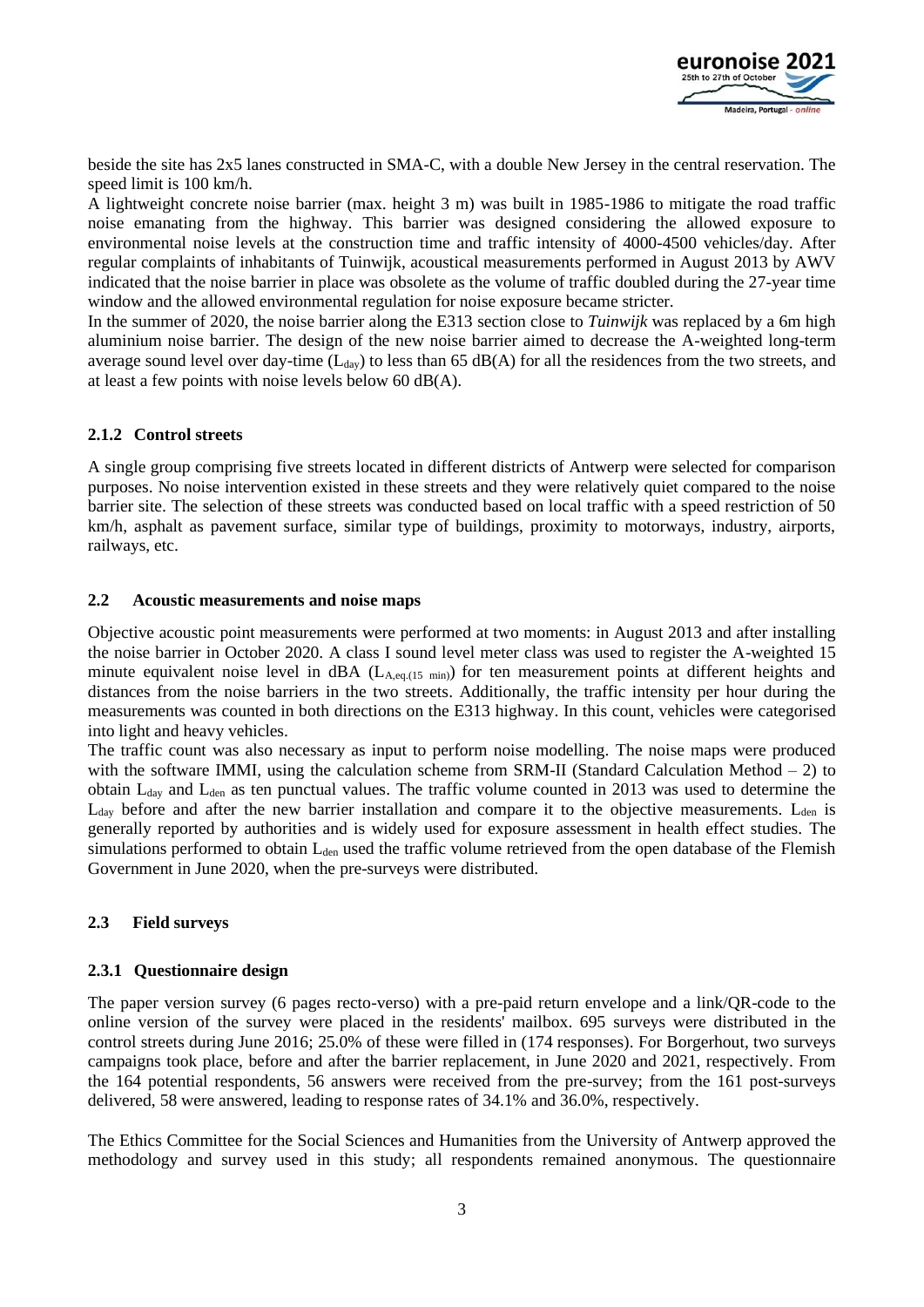

contained 27 questions, of which the first ten were related to socio-demographics. These questions were followed by five general questions taken from the SLO (Schriftelijk Leefomgevings Onderzoek – Survey on the Living Environment) [8] regarding the quality of life and annoyance. These annoyance-related questions assessed the overall annoyance level caused by different sources (noise, light, smell, and others) and noise annoyance caused by the different noise sources (air, rail and road traffic, priority vehicles, schools, etc). Additional in-depth questions assessed health problems, sleep quality, and the comfort level of specific activities (indoors and outdoors).

The following direct subjective noise indicators, referred to as "noise annoyance indicators", were identified from the survey. The verbal scale of the answers was formulated using a 5-point scale, as recommended by [9].

- 1. *Annoyance*: the extent of the noise annoyance (caused by all noise sources) in and around the house perceived over the previous year. Response categories: Not at all (1), Slightly (2), Moderately (3), Very (4), and Extremely annoyed (5);
- 2. Change in annoyance (*ΔAnnoyance*): the reported change in annoyance (all noise sources) over the previous two years. Response categories: Greatly reduced (-2), Slightly reduced (-1), Remained the same (0), Slightly increased (+1), and Greatly increased (+2);
- 3. Road traffic noise annoyance (*RTA*): the extent of the annoyance explicitly caused by road traffic noise. Response categories: Not at all (1), Slightly (2), Moderately (3), Very (4), and Extremely annoyed (5);
- 4. Change in road traffic noise annoyance (*ΔRTA*): the reported change in RTA perceived over the previous year. Response categories: Greatly reduced (-2), Slightly reduced (-1), Remained the same (0), Slightly increased  $(+1)$ , and Greatly increased  $(+2)$ .

The indirect subjective noise indicators were further investigated in three domains:

- 1. Domain 1 (Physical complaints): the frequency respondents reported experiencing symptoms related to different health problems (headaches, fatigue, dizziness, insomnia, heart palpitations, and gastrointestinal complaints);
- 2. Domain 2 (Sleep quality): Sleep duration and time needed to fall asleep, the frequency of feeling well-rested, waking up too early or having difficulty waking up;
- 3. Domain 3 (Comfort level to perform activities): comfort level to conduct activities indoors and outdoors, as concentrating during working or studying, reading or watching television, speech intelligibility during a phone call or conversation, and relaxing or unwinding.

Considering that the respondents were asked to take into account mainly the 1-year period before the survey distribution when choosing their answers, the COVID-19 pandemic and consequent measures to restrain circulation implemented in Flanders could have played a role in their perception, especially in the postsurvey. Firstly, mandatory teleworking tends to increase the residents' time at home during the day. Additionally, lower traffic volume was observed from data retrieved from the open database of the Flemish Government<sup>1</sup>. From November 2020 to April 2021, when a national lockdown was in place, the traffic volume presented, on average, approximately 14500 fewer vehicles/day than the respective period in 2019- 2020, before the pandemic. From August to October 2020 and May to June 2021, the traffic volume increased to an amount closer to the reference in 2019, but differences of more than 6300 vehicles/day were still observed.

In an attempt to assess the pandemic's unknown effect on this research, the post-survey was further supplemented with three questions. The respondents were asked how much their time spent at home and the annoyance level caused by (road traffic) noise had changed due to the mobility restrictions and lockdowns compared to the normal situation.

<sup>1</sup> http://indicatoren.verkeerscentrum.be/ 4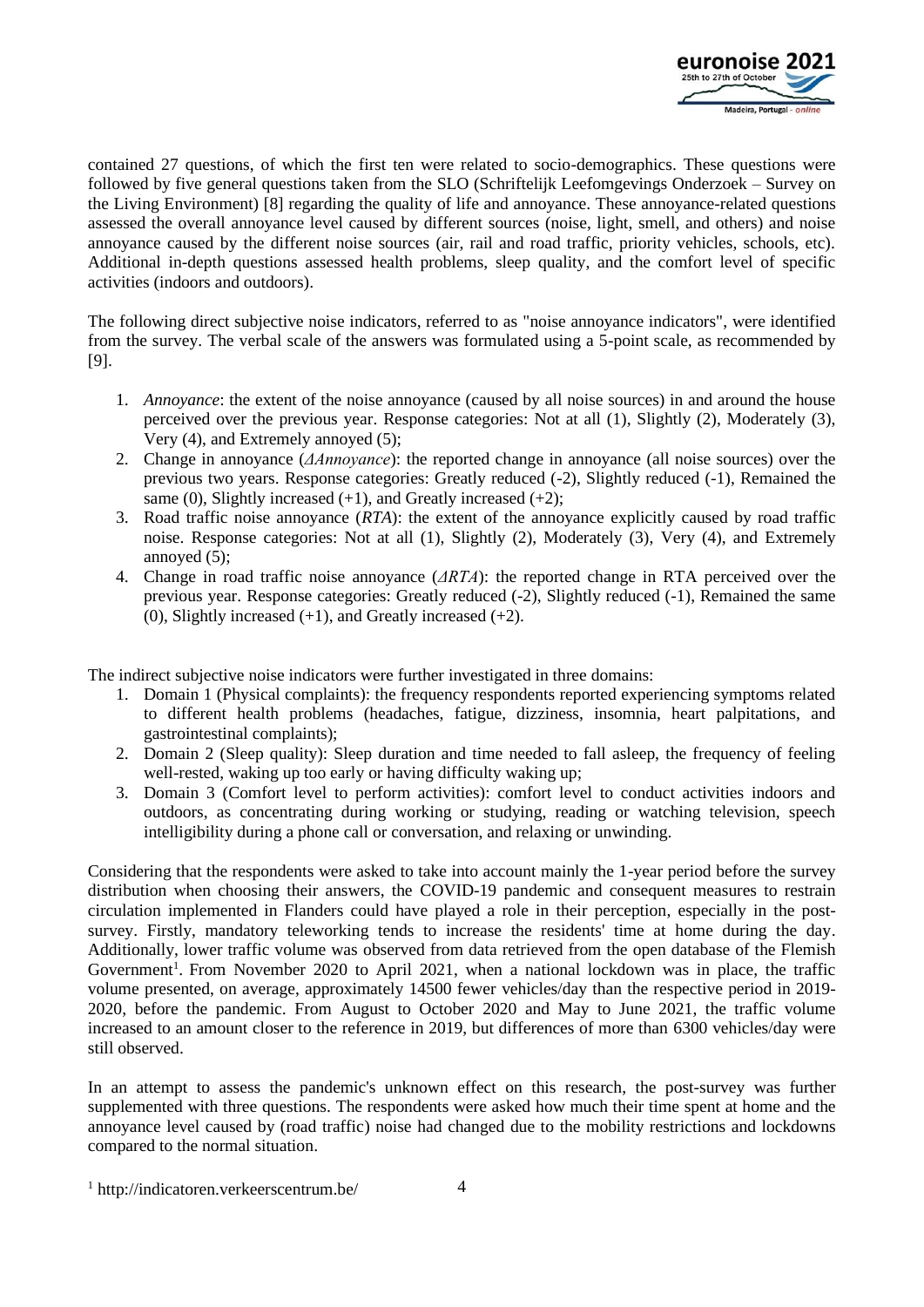

#### **2.3.2 Data processing**

The arithmetic average and variability of the direct and indirect subjective noise indicators were calculated once the verbal scale used in the questions was translated into an ordinal measurement scale. The statistical differences in the average of continuous and binary variables across the independent groups (Borgerhout in the pre and post-surveys, and control streets) were checked by t-tests and chi-square tests. The sociodemographic composition was also investigated within the study cases.

In addition to demonstrating the impacts of the noise barrier replacement on the subjective noise indicators, the correlations between the noise annoyance and the indirect subjective noise indicators were also investigated in the three domains. For that, nonparametric Kendall  $\tau_b$  correlations were used. T<sub>b</sub> gives insights on the strength and direction of associations between two ordinal variables: a value of  $\pm$  1 indicates a perfect association between the two variables, whereas values close to 0 indicate weak or nonexistent relationships.

#### **2.4 Percentage of highly annoyed people (%HA) and ERRs**

Previous studies have established exposure-response relationships by using large datasets from different studies, with different demographics, from different countries, both in cities and small towns. The ERRs defined by Guski et al. [5] (Eqs. 1 and 2) are commonly used in the context of annoyance prediction. Eq. 1 was constructed based on a complete dataset, while Eq. 2 excludes from this dataset the studies conducted in the Alpes and Asia. %HA can be calculated by the ERRs or retrieved from the surveys, corresponding to answers at a high position on the annoyance response scale. [5] considers the cut-off point between "highly annoyed" and "not highly annoyed" at 75% on a 0–100 scale. To measure %HA in this work from the verbal 5-point response scale, we considered both cases where the cut-off point is at 60% and 80% higher part of the response scale.

$$
% HA = 78.9270 - 3.1162 \times L_{den} + 0.0342 \times L_{den}^{2}.
$$
 (1)

$$
\% HA = 116.4304 - 4.7342 \times L_{den} + 0.0497 \times L_{den}^2. \tag{2}
$$

# **3 Results and discussion**

#### **3.1 Acoustic measurements and noise maps**

Figure 2 displays, as boxplots, the average and standard deviations from the point measurements as  $L_{A_{eq}}$  (15min.), obtained from acoustic measurements, and the  $L_{day}$  calculated from the acoustic simulation in IMMI. The average  $L_{A,eq,(15 \text{ min.})}$  obtained from the control streets is also presented in Figure 2, this being 58.7  $\pm$  6.1 dB. For the control streets, the standard deviation may have been high as different streets, with different traffic intensities, were pooled together to form this average.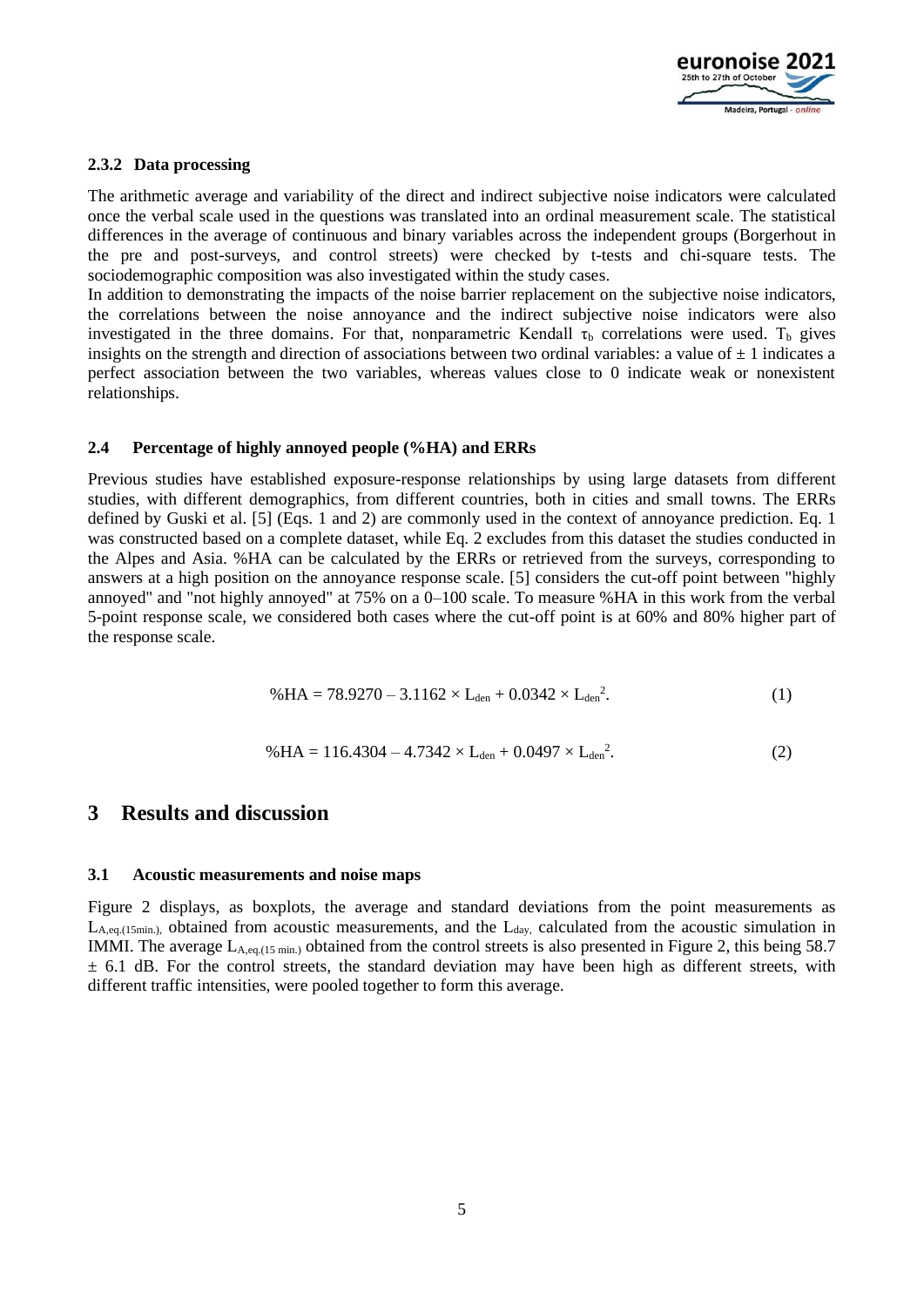



Figure 2 – Results of objective acoustic measurements and noise simulations.

The acoustic measurements performed before the noise barrier replacement resulted in an average of 64.3  $\pm$ 2.8 dB(A). The 65.0 dB(A) threshold was exceeded in five of the 10 measuring points, while the 60.0 dB(A) threshold was only achieved in one point. After the barrier replacement, the average noise levels dropped to 60.2 dB(A)  $\pm$  2.7 dB(A): a 4.1 dB(A) drop, on average, from the initial situation. No measuring point had a value above 65.0  $dB(A)$  in the new condition, but only two points were below 60  $dB(A)$ . Also, the inhabitants are now exposed to an average  $L_{A,eq,(15 \text{ min.})}$  1.5 dB(A) higher than in the control streets.

A comparison between the acoustic measurements and the simulated  $L_{day}$  shows that the second is 2.2 and 1.1  $dB(A)$  higher before and after the barrier replacement, respectively. Also, the drop in  $L_{day}$  resulting from the barrier replacement was expected to be 5.2 dB(A). Possibly, the SRM II method underestimates the noise-reducing effect of the old noise barrier.

Noise simulations were also performed to calculate L<sub>den</sub>. This parameter could not be compared with the objective acoustic measurements as the traffic volume obtained from the Flemish Government in June 2020 was used instead of the traffic count performed in 2013 by AWV. L<sub>den</sub> before the noise barrier replacement was estimated as 62.4 dB(A)  $\pm$  3.0 dB(A). After the replacement, this value was expected to drop by 5.2  $dB(A)$ , reaching an L<sub>den</sub> of 57.2 dB(A)  $\pm$  2.1 dB(A). L<sub>den</sub> below 53 decibels, as recommended by [2], could not be achieved for any simulated point.

#### **3.2 Questionnaire results**

#### **3.2.1 Sociodemographics**

Firstly, the sociodemographic profile of the respondents was drawn. Double respondents found in the before and after survey were removed from this part of the analysis. As the respondents were anonymous due to ethical constraints, those who participated in both pre and post-surveys in Borgerhout were identified based on six variables: street, gender, age, type of home, level of education, and the number of family members.

Table 1 shows the most relevant part of the sociodemographic data of these unique respondents.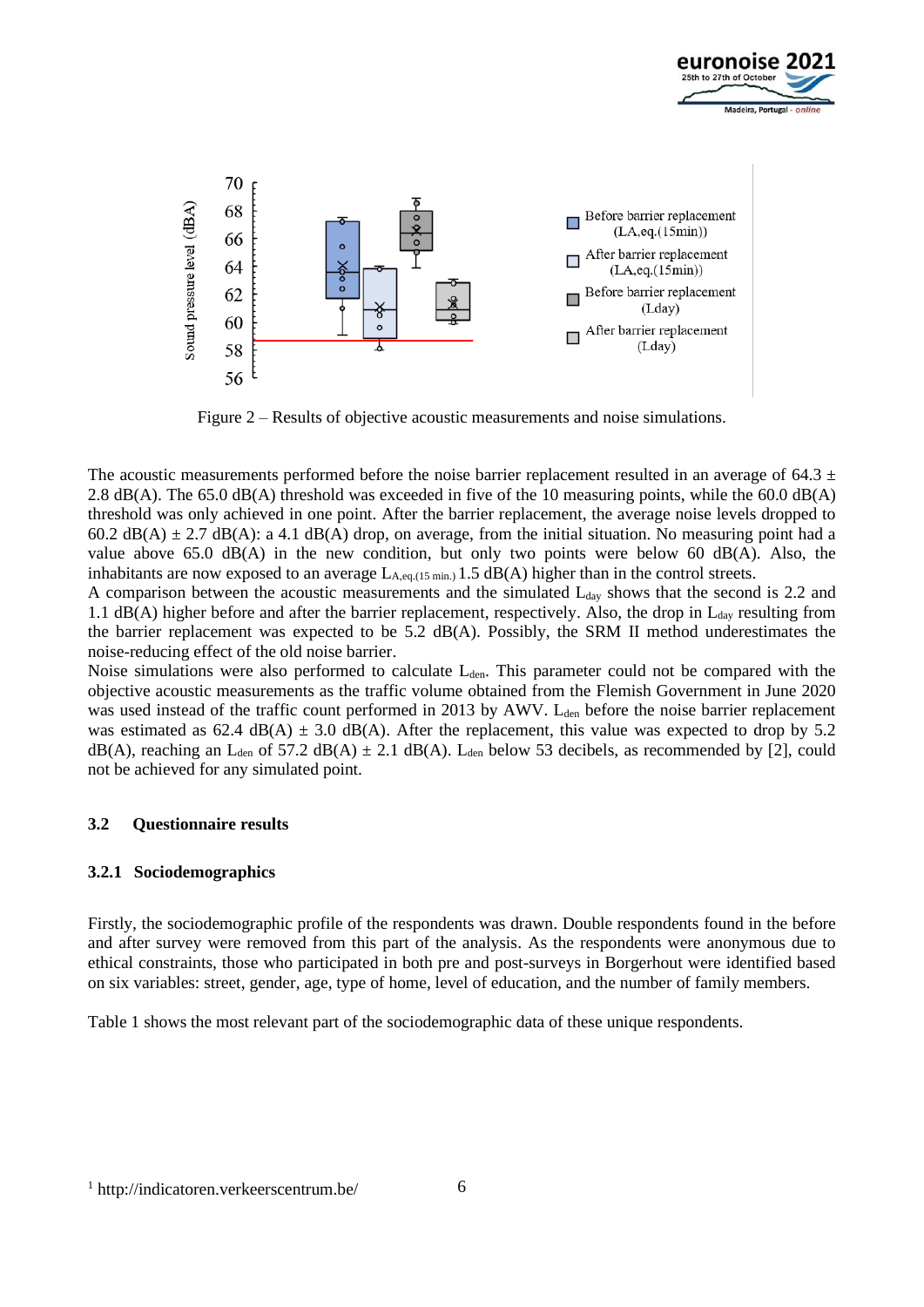

| Case       | Gender |        | Level of education |        |       |             | Inactive $\times$ | Living with |
|------------|--------|--------|--------------------|--------|-------|-------------|-------------------|-------------|
|            | Male   | Female | $L$ <sup>OW</sup>  | Middle | High  | Age         |                   | children    |
| Control    | 53.3%  | 46.7%  | .8%                | 51.6%  | 36.6% | 39.2 (16.2) | 39.7%             | 33.3%       |
| Borgerhout | $.3\%$ | 62.7%  | 20%                | 56.2%  | 19.1% | 51.3 (20.8) | 32.6%             | 38.5%       |

|  | Table 1 – Sociodemographic data of respondents. |  |  |  |
|--|-------------------------------------------------|--|--|--|
|--|-------------------------------------------------|--|--|--|

\* Level of education was registered in eleven categories, but grouped into three for this analysis: low (no schooling completed, primary school and general/technical/vocational lower secondary school), middle (general/technical/vocational upper secondary school and bachelor's degree - one cycle of 3 academic years), and high (master's degree at a university college - two cycles: 4 or 5 academic years - or university).

 $\times$  Percentage of retired and unemployed people (whether or not looking for a job). All others (including students) are categorised as active.

T-tests and chi-square tests were conducted to confirm whether the differences in the sociodemographic profile shown in Table 1 were significant between Borgerhout and the control streets. Respondents in the reference streets were significantly younger ( $p < 0.000$ ) than the respondents from Borgerhout. More respondents in the control streets seem to have obtained a master's degree, which could be explained by the tendency of younger people to pursue higher diplomas. Also, Borgerhout's respondents consist of considerably more females than in the control streets  $(p=0.01)$ . The percentage of respondents active in the labour market ( $p=0.65$ ) and those living with children ( $p=0.42$ ) did not differ significantly between the two cases.

#### **3.2.2 Annoyance indicators (Direct subjective perceived noise)**

From the post-surveys in Borgerhout, residents who reported starting living at the address one year or less before the survey distribution were removed, as they would not be capable of assessing the changes caused by the noise barrier replacement. The means of the annoyance indicators are presented in Table 2.

|                                | Case       |            |            |  |  |  |  |
|--------------------------------|------------|------------|------------|--|--|--|--|
| Indicator                      | Control    | Borgerhout |            |  |  |  |  |
|                                |            | Pre        | Post       |  |  |  |  |
| Annoyance*                     | 2.23(.99)  | 3.66(1.20) | 4.00(1.06) |  |  |  |  |
| $\triangle$ Annoyance $\times$ | 0.46(.85)  | 1.21(.82)  | 1.16(.92)  |  |  |  |  |
| $RTA*$                         | 2.29(1.08) | 3.77(1.29) | 4.21(1.06) |  |  |  |  |
| $ARTA \times$                  | 0.48(1.06) | 1.23(.99)  | 1.16(.99)  |  |  |  |  |

Table 2 – Average noise annoyance indicators (standard deviation).

\*Response scale: Not annoyed at all = 1; Slightly annoyed = 2; Moderately annoyed = 3; Very annoyed = 4; Extremely annoyed = 5.  $\times$  Response scale: Greatly reduced = -2; Slightly reduced = -1; Remained the same = 0; Slightly increased = 1; Greatly increased = 2.

ANOVA with Tukey posthoc tests carried out among the three cases revealed that, for a significance level of 5%, the four annoyance indicators did not differ statistically between the pre and post-survey, but differed from the control group.

In the control streets, the residents were, on average, 'slightly annoyed' by noise. Both before and after the noise barrier replacement, the means were closer to the 'very annoyed' condition. In the same manner, the annoyance caused by road traffic noise (*RTA*) is considerably higher than the control case, with even higher averages than *Annoyance*. These values may represent that the objective reduction of 4.1 dB(A) presented in Section 3.1 could not enhance the respondent's perception of noise, and road traffic is clearly identified as the main cause of annoyance by noise. Even though a reduction was achieved, the residents may have been expecting a greater decrease in (road traffic) noise as a result of the barrier improvement. The dissatisfaction towards the noise barrier is translated into the higher annoyance levels and confirm the subjective character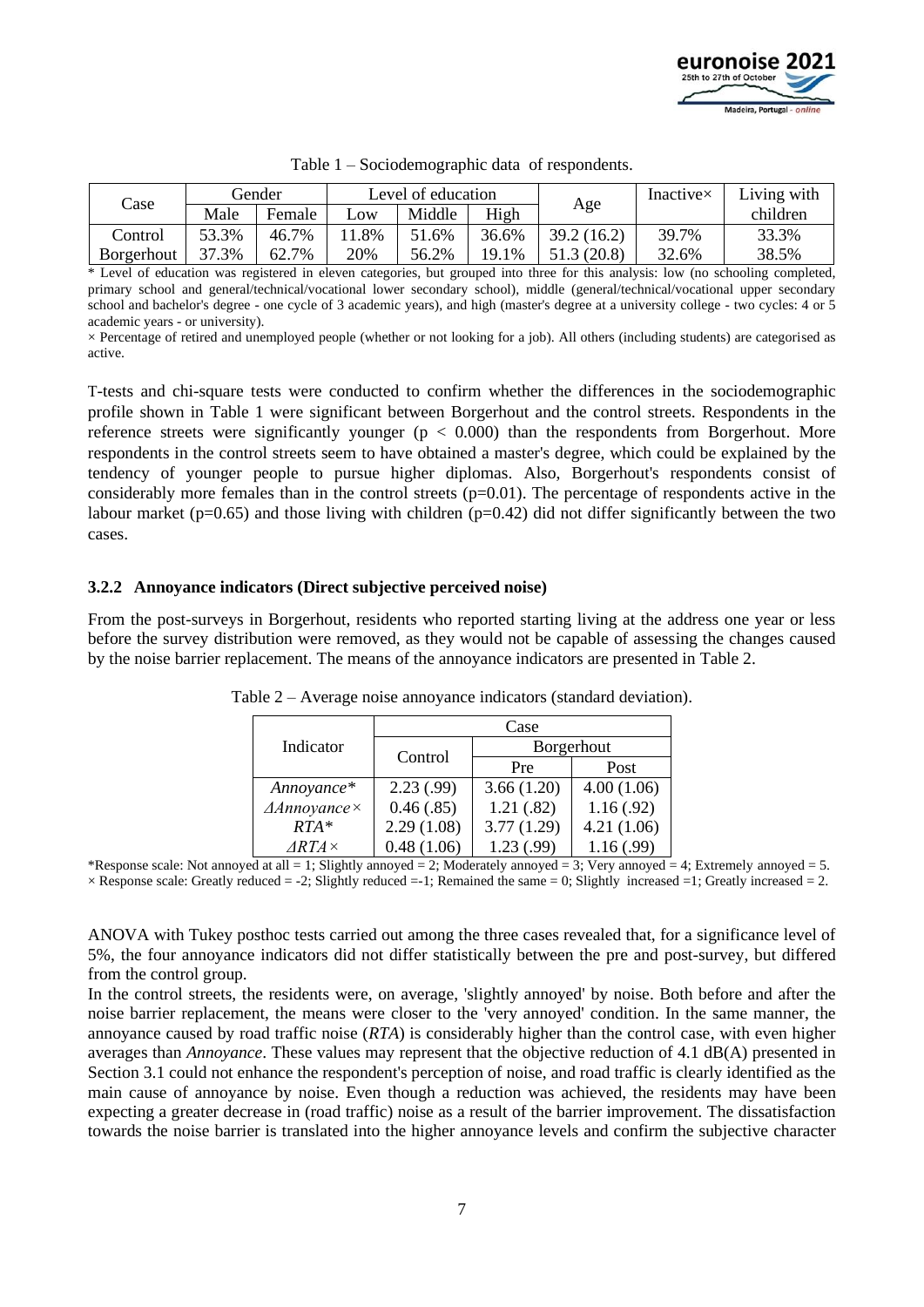

of these indicators. The *ΔAnnoyance* and *ΔRTA* values also demonstrate that the residents did not perceive the objective reductions caused by the improvement in the noise barrier.

#### **3.2.3 Sleep quality, physical complaints, and comfort level to perform activities (indirect subjective perceived noise)**

The respondents indicated to what extent they were suffering from some physical symptoms (Domain 1), their sleeping behaviour (Domain 2) and difficulties performing activities indoors and outdoors (Domain 3). [4] stated that the assessment of potential health effects triggered by noise exposure needs to be mediated by annoyance indicators or some other appraisal measure. In this manner, Table 3 shows the correlations between *Annoyance* and *RTA* and the reported indicators across the three domains, expressed as the Kendall  $\tau_b$  correlations. Only the statistically significant relations are presented, at significance levels of 1% and 5%.

| Domain                                   | Indicator                                |         | Annoyance |         |         | <b>RTA</b> |         |         |
|------------------------------------------|------------------------------------------|---------|-----------|---------|---------|------------|---------|---------|
|                                          |                                          |         | Control   | Pre     | Post    | Control    | Pre     | Post    |
|                                          | Headaches                                |         |           |         |         |            | $.24*$  | $.24*$  |
|                                          | Fatigue                                  | $.14*$  | $.40**$   | $.35**$ | $.16*$  | $.37**$    | $.32**$ |         |
| Physical                                 | <b>Dizziness</b>                         |         |           |         | $.17*$  |            |         |         |
| complaints                               | Insomnia                                 | $.20**$ | $.26*$    | $.28*$  |         | $.23*$     | $.26*$  |         |
| (1)                                      | Heart palpitations                       |         |           |         |         | $.24*$     |         |         |
|                                          | Gastrointestinal complaints              |         |           |         | $.15*$  |            |         |         |
|                                          | Sleep duration (night)                   |         |           |         |         |            |         |         |
|                                          | Sleep duration (day)                     |         |           |         |         |            |         |         |
| Sleep                                    | Time to fall asleep                      |         |           |         |         |            |         |         |
| quality (2)                              | Waking up too early                      |         |           |         | $.16*$  |            |         |         |
|                                          | Difficulty waking up                     |         |           |         |         |            |         |         |
|                                          | Feeling well-rested                      | $-14*$  |           | $-.27*$ |         |            |         |         |
|                                          | Concentration during                     | In      | $.17*$    | $.27*$  |         | $.18*$     | $.26*$  |         |
|                                          | reading                                  | Out     | $.24**$   | $.39**$ | $.55**$ | $.17*$     | $.34**$ | $.50**$ |
|                                          | Concentration during                     | In      | $.17*$    |         |         |            |         |         |
| Comfort                                  | working or studying<br>Out               |         | $.23**$   |         |         |            |         |         |
| level to<br>perform<br>activities<br>(3) | Concentration while<br>In<br>watching TV |         |           |         |         |            |         |         |
|                                          |                                          |         |           |         |         |            |         |         |
|                                          | Speech intelligibility during            | In      |           | $.29*$  | $.35**$ |            | $.24*$  | $.32*$  |
|                                          | a conversation<br>Out                    |         | $.24**$   | $.45**$ | .49**   | $.20**$    | $.37**$ | $.41**$ |
|                                          | Speech intelligibility on the            | In      |           | $.27*$  |         |            |         |         |
|                                          | telephone                                | Out     | $.22**$   | $.43**$ | $.50**$ | $.14*$     | $.40**$ | $.45**$ |
|                                          | Relaxing or unwinding                    | In      | $.21**$   | $.30**$ |         |            | $.34**$ |         |
|                                          |                                          | Out     | $.37**$   | $.42**$ | $.42**$ | $.21**$    | $.39**$ | $.37**$ |

Table 3 – Kendall's correlation coefficient (τ<sub>b</sub>) between *Annoyance* and RTA with quality of life indicators.

\*Correlation is significant at the 0.05 level (2-tailed)

\*\*Correlation is significant at the 0.01 level (2-tailed)

Fatigue and insomnia presented the most significant correlations with the annoyance indicators in the three cases among the health problems comprising Domain 1.  $T<sub>b</sub>$  positive values prove that increases in perceived annoyance follow increments in the reported physical complaints. For Borgerhout, those correlations are stronger, as expected, due to community dissatisfaction with the noise levels in that area.

Regarding Domain 2, almost no significant correlations were found with the annoyance indicators. This behaviour could be attributed to significant decreases in  $L_{\text{ni}$ ent compared to  $L_{\text{dav}}$ , resulting in lower perceived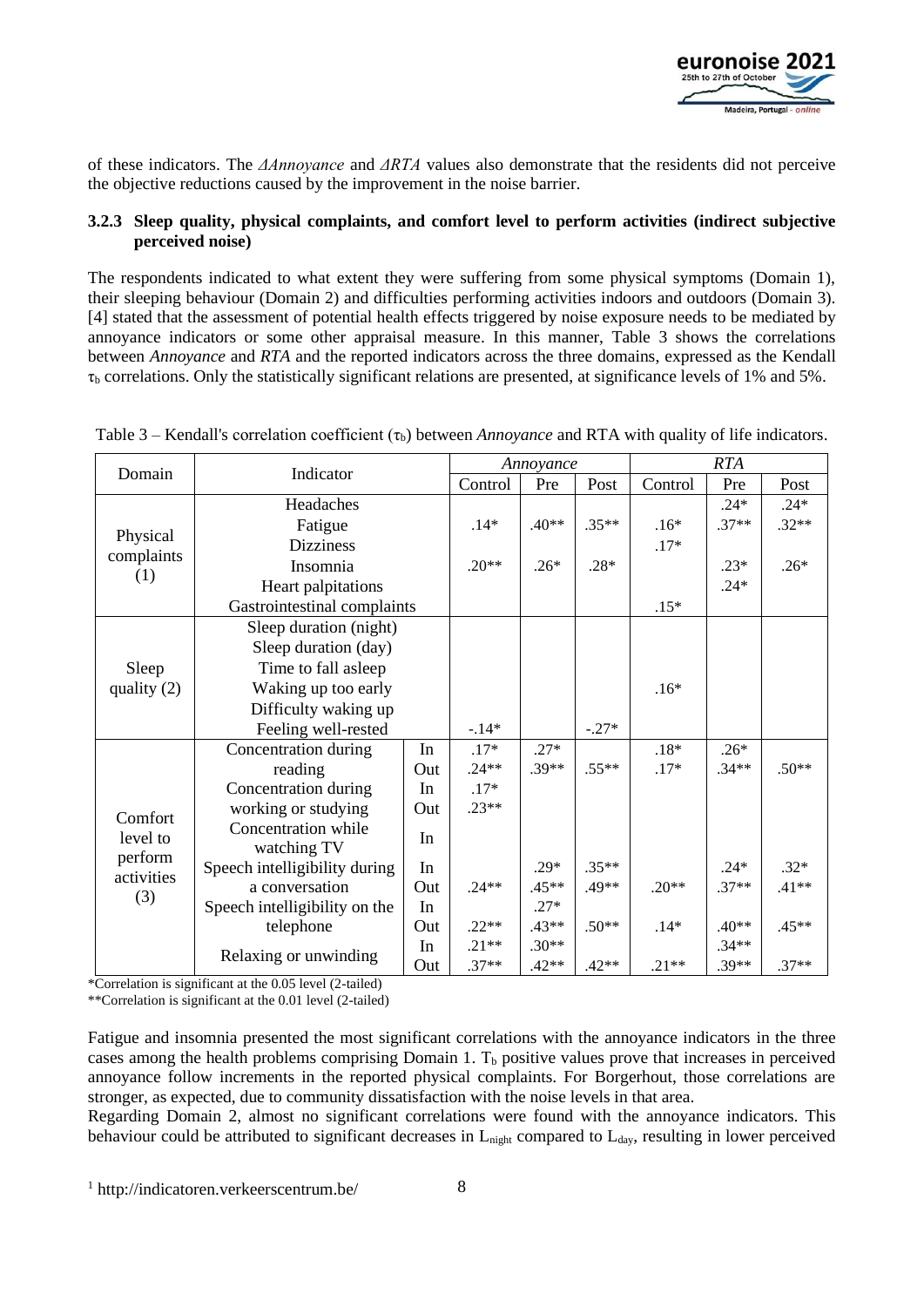

noise during the regular sleeping time of residents. Additionally, less loud noise events happen during the night, which are less disturbing than the relatively constant, neutral sounds as from road traffic [10]. The strongest and most significant correlations in Table 3 were found for Domain 3. Without exception, it is more difficult to perform these activities outdoors when feeling annoyed by noise in general and by road traffic noise. [11] also observed a similar trend of discomfort in performing activities such as watching television, resting and talking for a sample in which 48.4% of the respondents reported experiencing noiserelated annoyance.

#### **3.2.4 The effect of the COVID-19 pandemic**

Figure 3a shows a breakdown of the answers on the changes in time spent at home due to the COVID-19 pandemic. Half of the respondents had their time at home during the day increased, while 37% stayed at home longer during the evenings. Additionally, the respondents answered to what extent the annoyance levels due to (road traffic) noise had changed exclusively due to the pandemic, as depicted in Figure 3b. A significant number of respondents (33%) did not report changes in the *Annoyance* levels caused by noise in general; the remaining answers were equally distributed between those who identify an increase or decrease in *Annoyance*. Regarding the annoyance caused by road traffic noise (*RTA*), 46% describe being less annoyed by this noise source. Even though the time at home spent by the respondents had increased, the traffic volume reduced substantially due to the circulation restrictions in that period. These data also sustain that the annoyance levels presented in Table 2 were not amplified by the changes in behaviour caused by the COVID-19 pandemic.



Figure 3 – Changes caused by the pandemic a) time spent at home; b) *Annoyance* and *RTA*.

#### **3.2.5 %HA and ERRs**

Table 4 presents the measured and calculated %HA using these ERRs and the simulated  $L_{den}$ .

|                 |              |      | Measured %HA (Road traffic noise) | Calculated % HA |             |         |
|-----------------|--------------|------|-----------------------------------|-----------------|-------------|---------|
| Case            | Measured %HA |      |                                   | $[5]$ full      | [5] limited |         |
|                 | 20%          | 40%  | 20%                               | 40%             | dataset     | dataset |
| Control streets | 1.8          | 12.4 | 2.5                               | 15.5            |             |         |
| Borgerhout pre  | 26.8         | 64.3 | 37.5                              | 67.9            | 18.8        | 14.6    |
| Borgerhout post | 39.6         | 73.6 | 50.9                              | 83.0            | 13.6        | 8.3     |

Table 4 – Measured and calculated %HA.